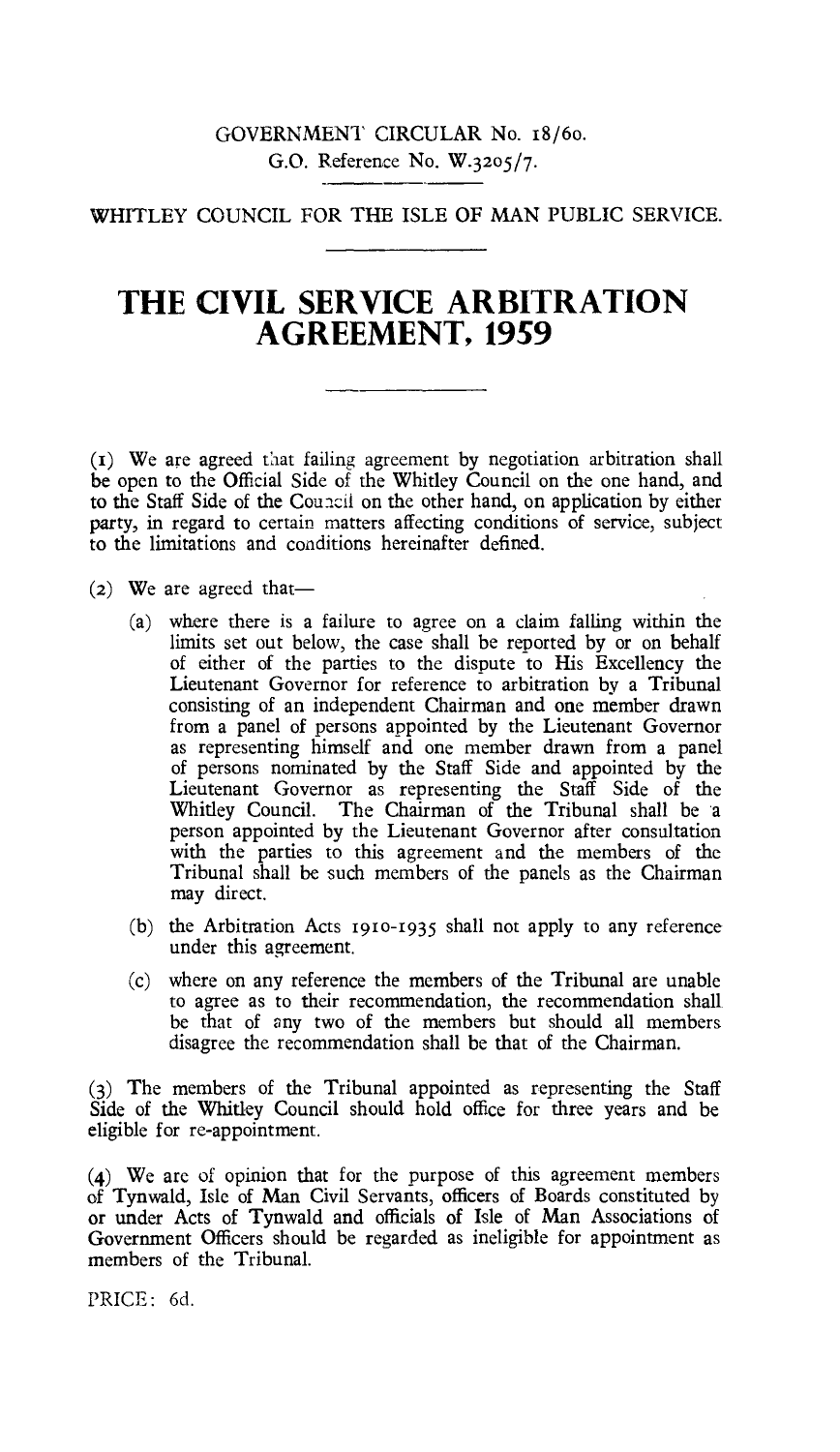(5) Claims eligible to be dealt with by the Tribunal shall be claims affecting the emoluments, weekly hours of work and leave of classes of Government Officers as herein defined.

(6) The word " emoluments " for the purpose of the foregoing clause shall include pay and allowances of the nature of pay, bonus, overtime rates, subsistence rates, travelling and lodging allowances. The term " class " shall mean any well defined category of Government Officers who, for the purpose of a particular claim, occupy the same position or have a common interest in the claim and shall also include the holders of professional or technical positions or the Officers in charge of Departments or Offices.

(7) An endeavour shall be made by the parties to agree the terms of reference relative to the disagreement to the Tribunal, but where this is not practicable the respective statements of claim shall be set out and these will together constitute the terms of reference.

(8) We trust that arrangements may be made to secure that under normal conditions claims should be heard within one calendar month of the reference to the Tribunal.

(9) We are agreed that any recommendation made by an Arbitration Tribunal under the above terms of this agreement shall be reported to His Excellency the Lieutenant Governor. No such recommendation shall become operative until it has received

- (a) the approval of His Excellency the Lieutenant Governor ; and
- (b) the approval of both Branches of the Legislature, but if either branch does not approve then the approval of Tynwald.

(10) We are agreed that the Interpretation Act, 1949, shall apply to the interpretation of this agreement.

(II) This agreement may be cited as the Civil Service Arbitration Agreement, 1959.

(Signed) RALPH STEVENSON

Chairman, Official Side.

(Signed) R. C. CANNELL,

Chairman, Staff Side.

27th November, 1959.

Approved by Tynwald 8th December, 1959.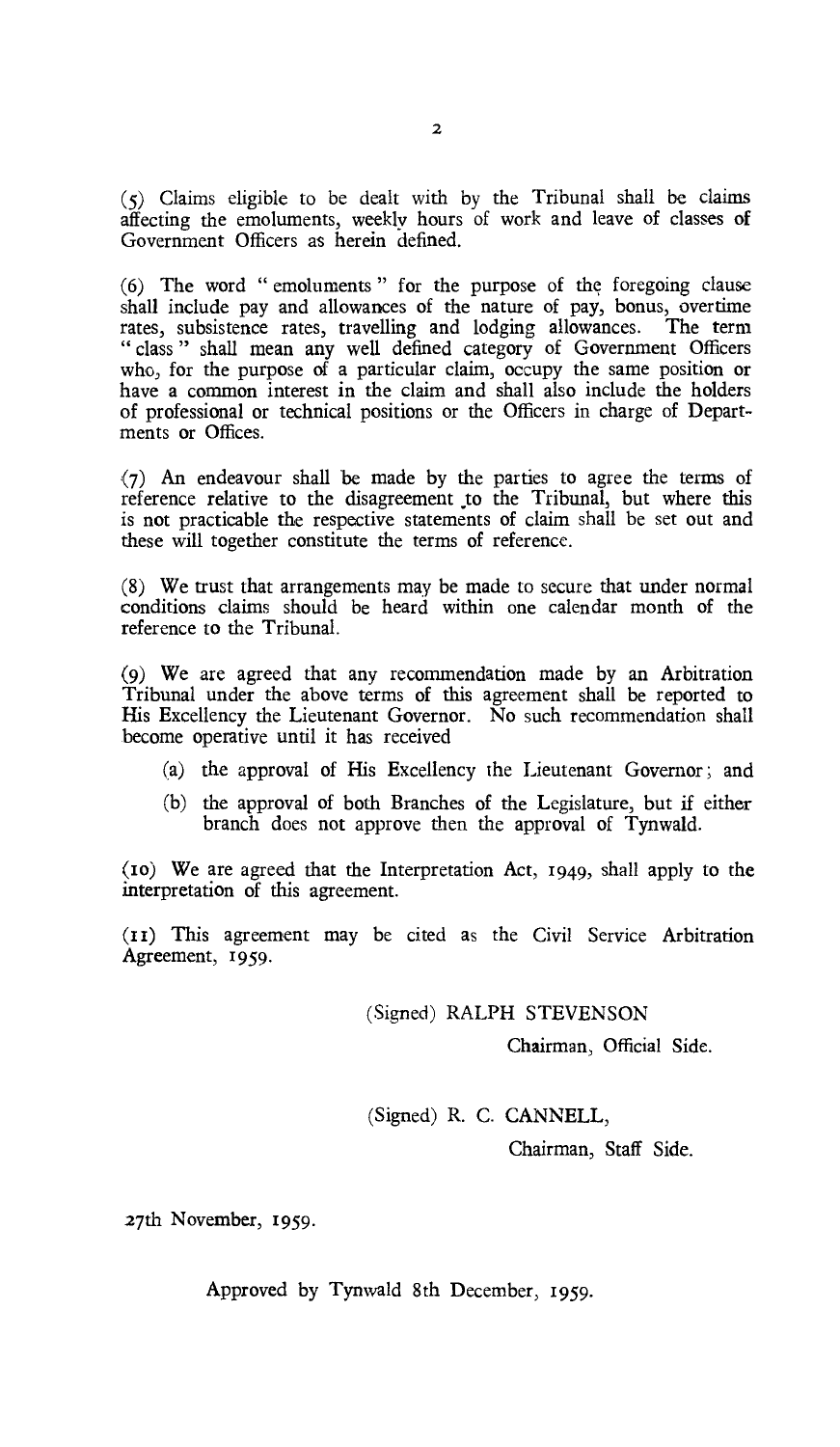## CIVIL SERVICE ARBITRATION TRIBUNAL

# RULES OF PROCEDURE

When in accordance with the Agreement for arbitration in the Civil Service, a difference is referred to the Civil Service Arbitration Tribunal for settlement, subject to the general jurisdiction of the tribunal to regulate their own procedure as they may think fit, the following rules apply:  $\rightarrow$ 

- (a) The tribunal will give the parties at least twenty-one days' notice of the date of hearing.
- (b) The parties to the reference shall supply to the tribunal in writing six copies of the statement of their case not later than fifteen days before the date of hearing.
- (c) When the copies of the statement of case from parties have been lodged with the tribunal, a copy will be sent by the tribunal to the other side before the date of hearing.
- (d) The statement of case shall contain the following particulars :  $-$ 
	- (i) The class or classes concerned, and the number of employees in such class or classes.
	- (ii) The name or names of the government department or departments concerned.
	- (iii) The nature of the claim, stating whether in respect of emoluments (in pay, allowances of the nature of pay, bonus, overtime rates, subsistence rates, travelling and lodging allowances), weekly hours of work, or leave.
	- (iv) Where the claim is in respect of emoluments, the present remuneration and bonus (if any) and allowances (if any) should be set out.
	- (v) Where the claim is in respect of weekly hours of work or leave, the existing weekly hours of work or leave should be set out.
	- (vi) The grounds in support of or in opposition to the claim.
	- (vii) Where reference is made to any document or documents, copies or extracts thereof should, if possible, be given.
	- (viii) The names and status of the representative or representatives who will appear before the court.
- (e) The statement of case shall contain all submissions upon which the party relies in support of or in opposition to the claim as the case may be.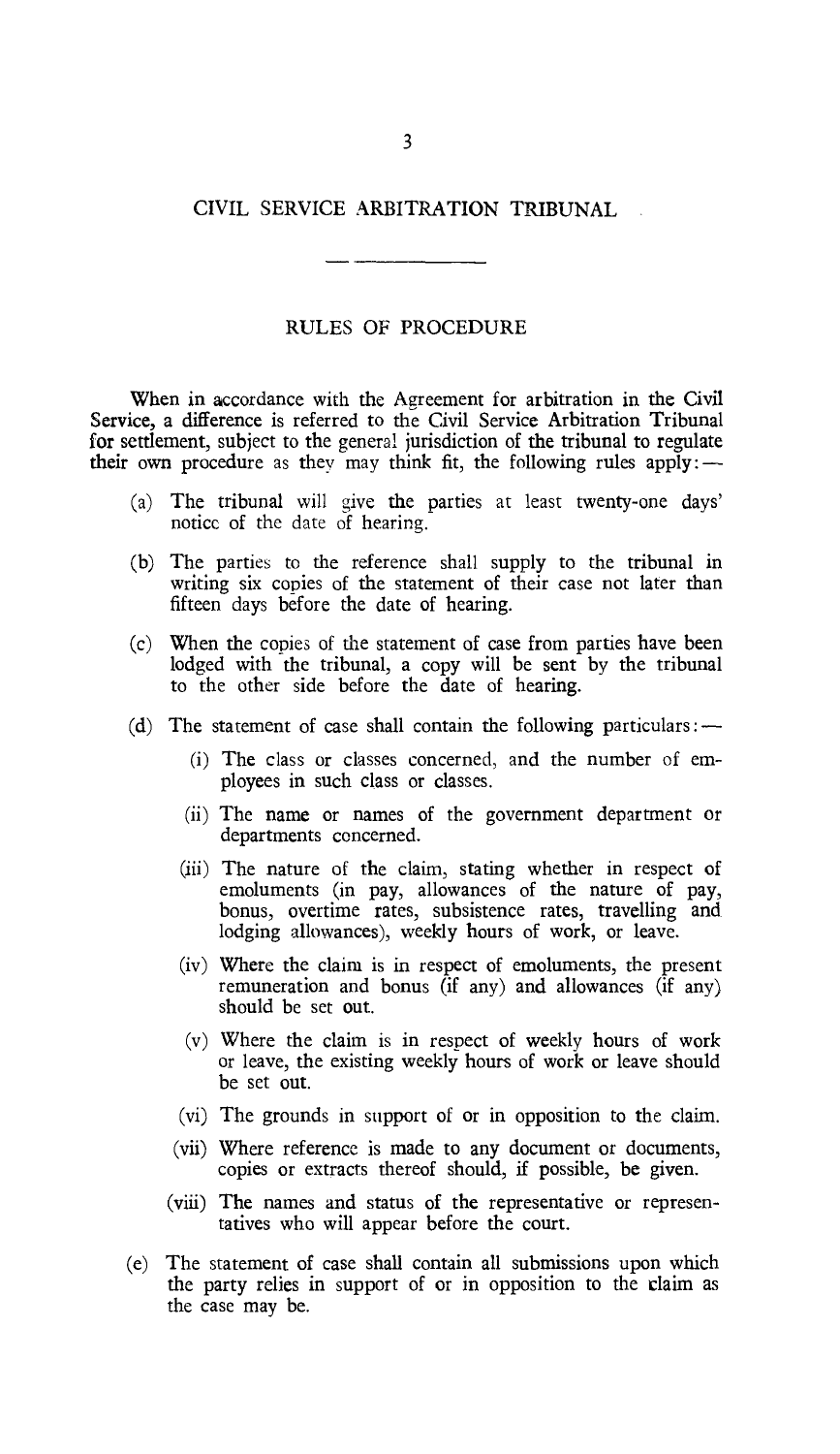- (f) The tribunal will require parties at the hearing to read their statements of case.
- (g) Evidence, either oral or in writing, and observations in support of or in opposition to the claim shall be referable to the submissions contained in the statements of case of any party to the reference.
- (h) Where any party desires that a case should be adjourned from the date fixed to a later date, a consent to such adjournment signed by all parties shall be sent to the tribunal, and the tribunal, if good reason be shown, will thereupon sanction the adjournment. If joint consent cannot be obtained, application may be made to the tribunal by the party desiring the adjournment.

### REQUEST FOR REFERENCE TO ARBITRATION

- To: The Government Secretary, Government Office, Isle of Man.
- I. As there has been failure to agree, a difference is hereby reported to His Excellency the Lieutenant Governor for reference to the Civil Service Arbitration Tribunal in accordance with the Civil Service Arbitration Agreement.

II. (A) The following terms of reference have been agreed :

#### Staff Side

Signed

Official Side.

Signed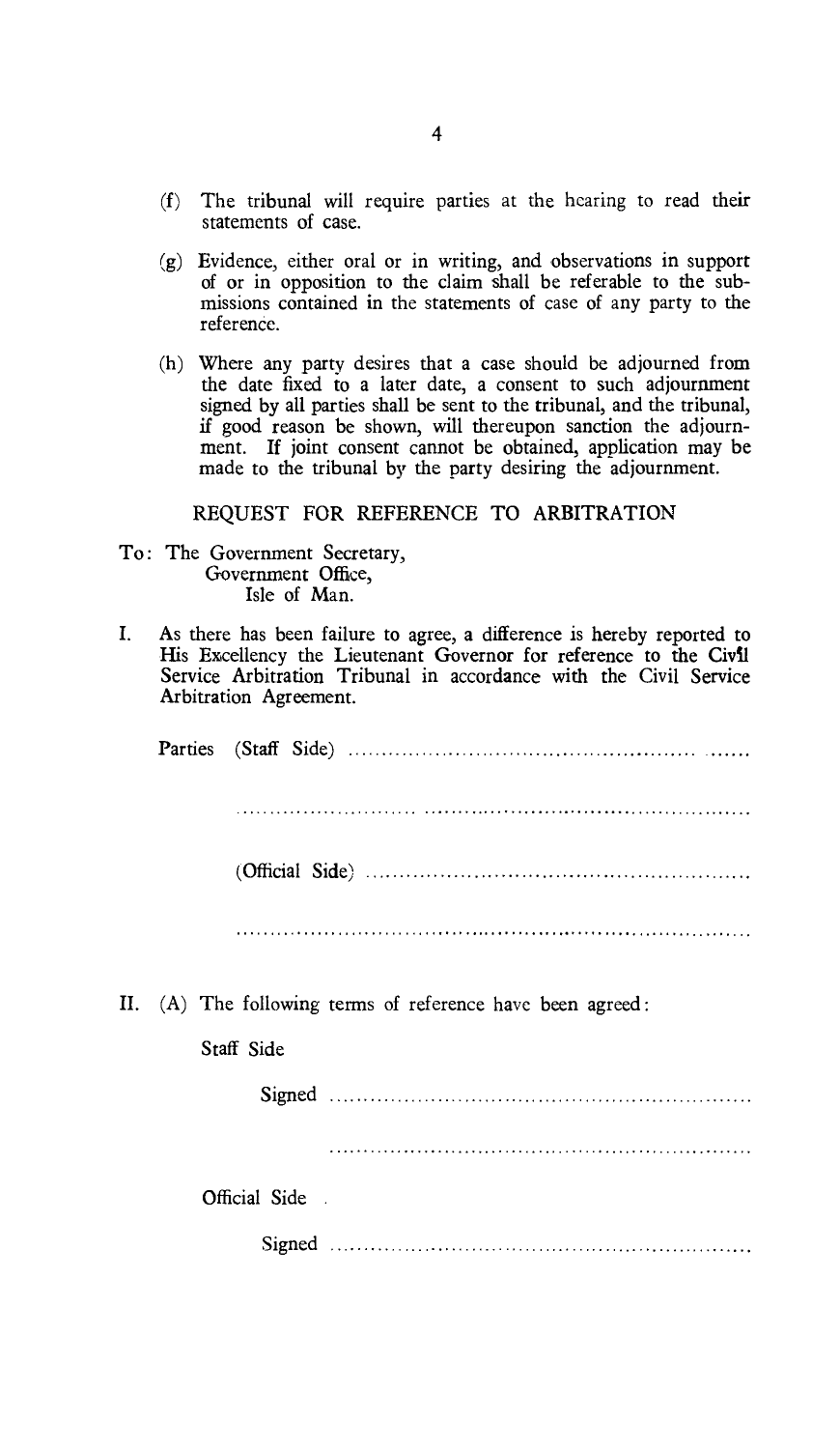or **(B)** The parties not being able to agree on terms of reference their respective proposals are as follows :

Staff Side Signed Official Side Signed

MEMBERSHIP OF THE CIVIL SERVICE ARBITRATION TRIBUNAL

HIS EXCELLENCY THE LIEUTENANT GOVERNOR'S PANEL

| J. C. Brew, Esq., J.P.  | 8 Ballure Road,<br>Ramsey, I.o.M.              |
|-------------------------|------------------------------------------------|
| J. H. Caine, Esq., J.P. | "Trevear," Devonshire Road,<br>Douglas, I.o.M. |
| R. Dean, Esq., J.P.     | "Deva," Devonshire Road,<br>Douglas, I.o.M.    |
| J. B. Garside, Esq.     | "Ardlea," Somerset Road,<br>Douglas, I.o.M.    |
| Lt. Col. S. E. Jones,   | "Chiltan," Queen's Drive,<br>Ramsey, I.o.M.    |